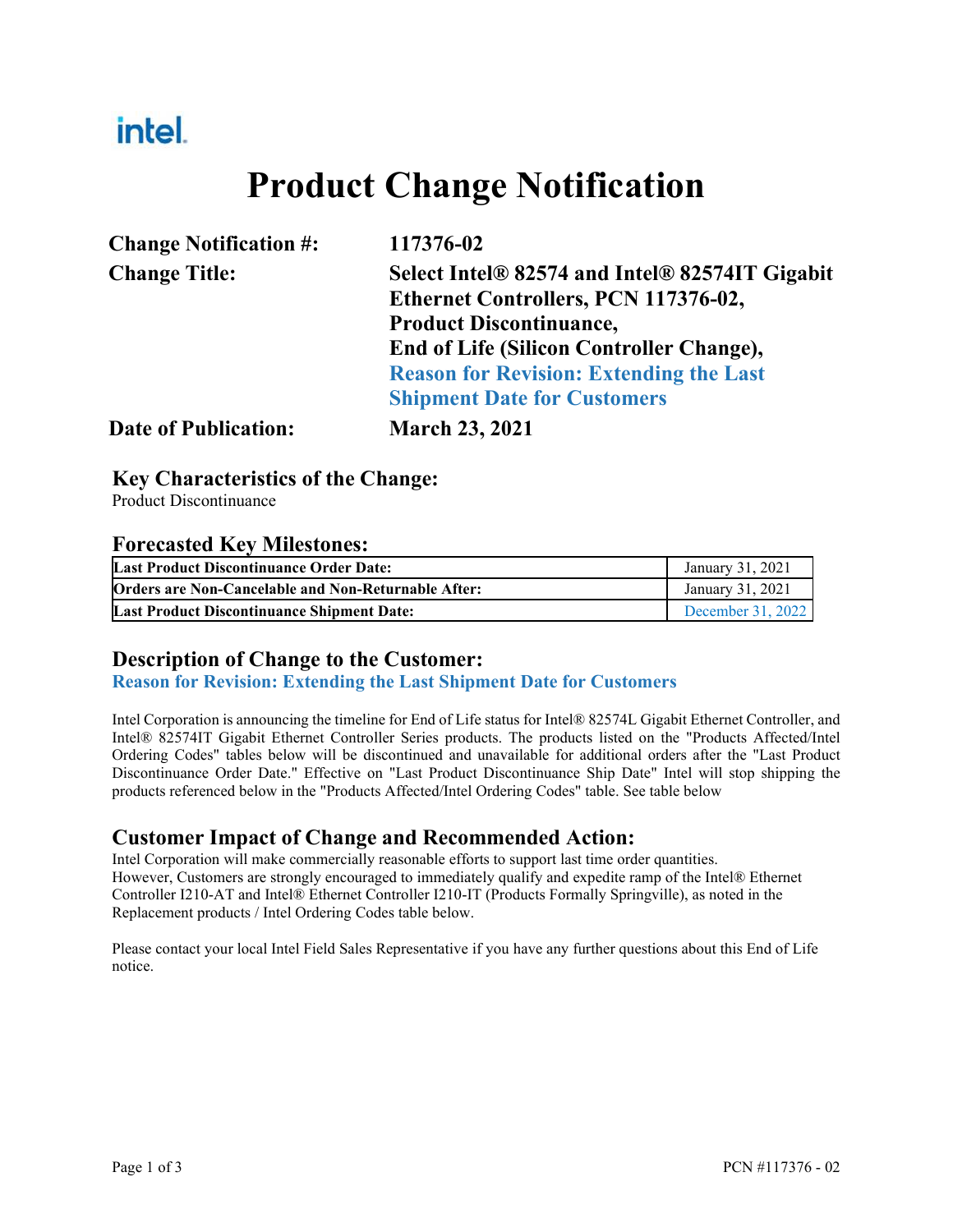| <b>Marketing Name</b>                                | <b>Product Code</b> | <b>S SPEC</b> | MM#    | <b>Stepping</b> | Recommended<br>replacement<br><b>Product Code</b> | Recommended<br>replacement<br>MM# |
|------------------------------------------------------|---------------------|---------------|--------|-----------------|---------------------------------------------------|-----------------------------------|
| Intel® 82574L Gigabit<br><b>Ethernet Controller</b>  | WG82574L            | SLBA8         | 898552 | A <sub>1</sub>  | WGI210AT                                          | 925131                            |
| Intel® 82574L Gigabit<br><b>Ethernet Controller</b>  | WG82574L            | S LBA9        | 898553 | A <sub>1</sub>  | WGI210AT                                          | 925132                            |
| Intel® 82574IT Gigabit<br><b>Ethernet Controller</b> | WG82574IT           | <b>SLBAB</b>  | 898555 | A <sub>1</sub>  | WGI210IT                                          | 925133                            |
| Intel® 82574IT Gigabit<br><b>Ethernet Controller</b> | WG82574IT           | <b>SLBAC</b>  | 898556 | A <sub>1</sub>  | WGI210IT                                          | 925138                            |

### **Products Affected/Intel Ordering Codes:**

#### **PCN Revision History:**

| Date of Revision:                    | <b>Revision Number:</b> | <b>Reason:</b>                                           |
|--------------------------------------|-------------------------|----------------------------------------------------------|
| January 31, 2020<br>February 2, 2021 | 00<br>01                | Originally Published PCN<br>Changed Last Shipment Date   |
| March 23, 2021                       | 02                      | Extending the Last Shipment Date for<br><b>Customers</b> |